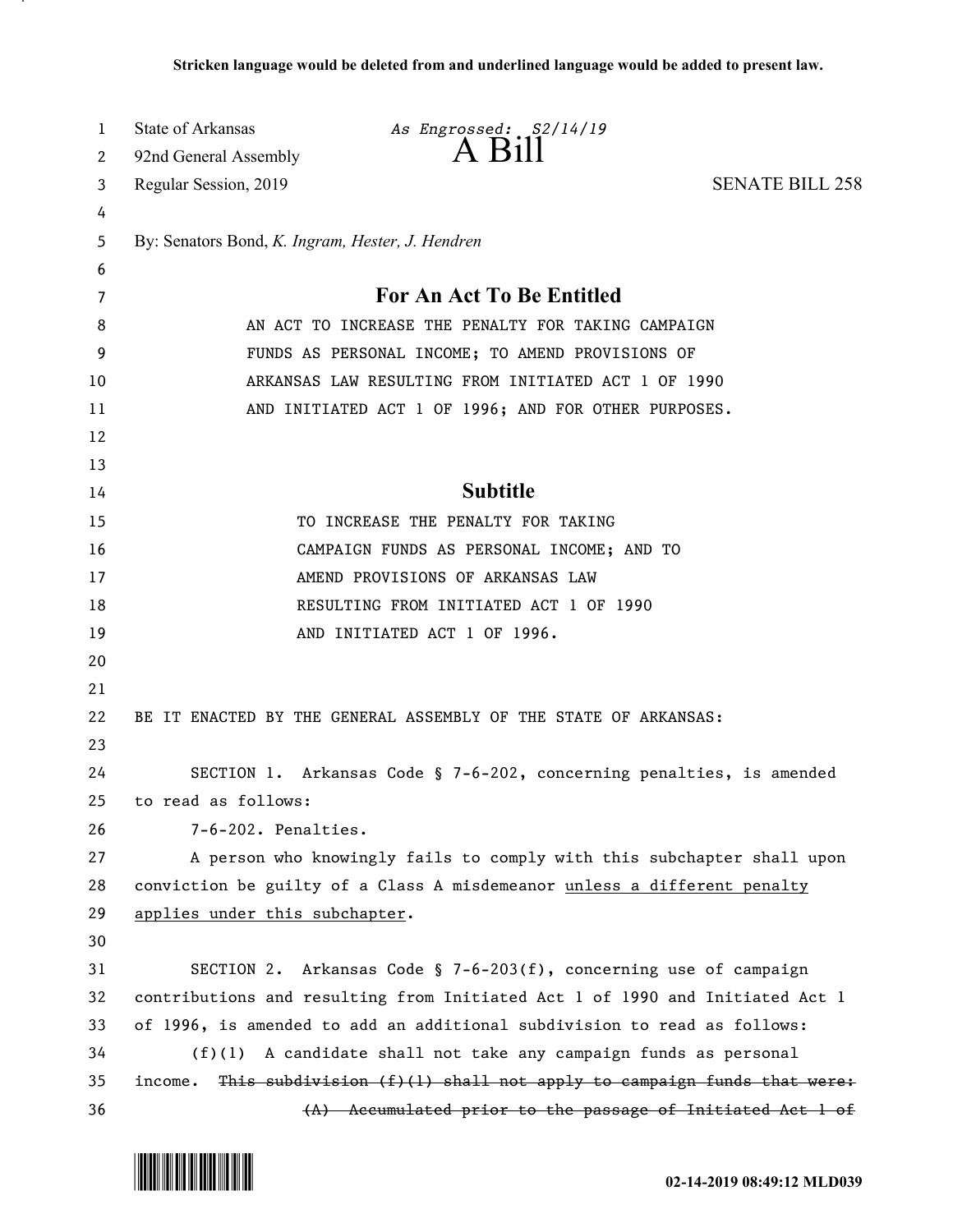1990; or 2 (B) Disposed of prior to July 28, 1995. (2) A candidate shall not take any campaign funds as income for his or her spouse or dependent children, except that: (A) This subsection shall not prohibit a candidate who has an opponent from employing his or her spouse or dependent children as campaign workers; and (B) Any candidate who has an opponent and who, during the campaign and before the election, takes a leave of absence without pay from his or her primary place of employment shall be authorized to take campaign funds during the campaign and before the election as personal income up to the amount of employment income lost as a result of such leave of absence. (3) A candidate who takes campaign funds during the campaign and before the election under a leave of absence pursuant to the provisions of subdivision (f)(2) of this section may elect to treat the campaign funds as a loan from the campaign fund to the candidate to be paid back to the campaign fund by the candidate. (4)(A) For purposes of this subsection, a candidate who uses campaign funds to fulfill any commitment, obligation, or expense that would exist regardless of the candidate's campaign shall be deemed to have taken campaign funds as personal income. **Example 20 (B)** The use of campaign funds to purchase a cake or other 23 perishable item of food at a fund-raising event held by a volunteer agency, as defined in § 16-6-103, shall not be considered a taking of campaign funds as personal income. **Example 26** Constant Construction Construction Construction Construction Constant Construction Construction Constant Construction Constant Construction Construction Construction Constant Construction Construction Const prior to the date the final report is due to be filed thanking voters for their support shall not be considered a taking of campaign funds as personal income. (D) The use of campaign funds to pay a candidate's own personal expenses for food, lodging, or travel to attend a national presidential nominating convention shall not be considered a taking of campaign funds as personal income. (4) A candidate or officeholder is deemed to have taken campaign or carryover funds as personal income under this section if the candidate or officeholder uses the campaign or carryover funds for a reason unrelated to a

02-14-2019 08:49:12 MLD039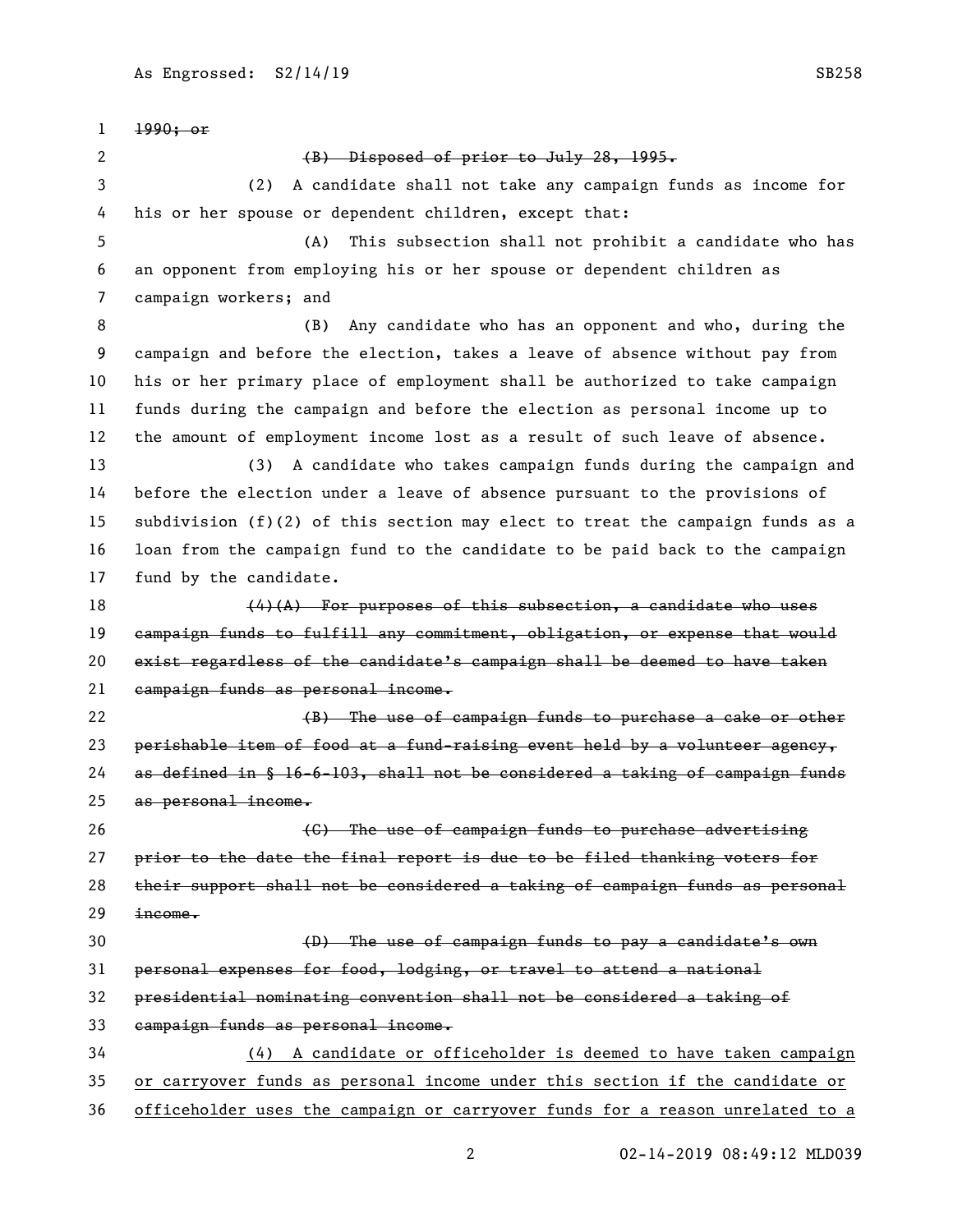As Engrossed: S2/14/19 SB258

| 1            | legitimate campaign or officeholder activity, including without limitation:     |
|--------------|---------------------------------------------------------------------------------|
| $\mathbf{2}$ | To fulfill any commitment, obligation, or expense that<br>(A)                   |
| 3            | would exist regardless of the campaign of the candidate or duties of the        |
| 4            | officeholder while in office;                                                   |
| 5            | (B)(i) For household food items and supplies.                                   |
| 6            | This prohibition under subdivision $(f)(4)(B)(i)$<br>(ii)                       |
| 7            | of this section applies to food purchased for day-to-day consumption in the     |
| 8            | personal residence and supplies purchased to maintain the personal residence.   |
| 9            | (iii) This prohibition under subdivision                                        |
| 10           | $(f)(4)(B)(i)$ of this section does not apply to food and supplies for          |
| 11           | fundraising activities, including a fundraising activity that takes place in    |
| 12           | the home of the candidate, or to food or refreshments for activities related    |
| 13           | to the campaign of the candidate or duties of the officeholder while in         |
| 14           | office;                                                                         |
| 15           | $(C)(i)$ For clothing.                                                          |
| 16           | This prohibition under subdivision $(f)(4)(C)(i)$<br>(ii)                       |
| 17           | of this section applies to all attire for political or personal functions.      |
| 18           | (iii) This prohibition under subdivision                                        |
| 19           | $(f)(4)(C)(i)$ of this section does not apply to clothing of minimal value such |
| 20           | as shirts or caps imprinted with a campaign logo, slogan, or the name of a      |
| 21           | candidate prominently displayed as such items may be purchased with campaign    |
| 22           | funds and are a legitimate campaign expense; and                                |
| 23           | $(D)(i)(a)$ To make mortgage, rent, or utility payments at                      |
| 24           | the personal residence of the candidate or officeholder or his or her family,   |
| 25           | even if a portion of the residence is used by the campaign.                     |
| 26           | As used in subdivision (f)(4)(D)(i)(a) of<br>(b)                                |
| 27           | this section, "family" means:                                                   |
| 28           | (1) A candidate's or officeholder's                                             |
| 29           | spouse;                                                                         |
| 30           | Children of the candidate or<br>(2)                                             |
| 31           | officeholder, or of his or her spouse;                                          |
| 32           | (3)<br>Brothers, sisters, or parents of the                                     |
| 33           | candidate or officeholder, or of his or her spouse.                             |
| 34           | This prohibition under subdivision $(f)(4)(D)(i)$<br>(ii)                       |
| 35           | of this section does not apply to payments made by a:                           |
| 36           | (a) Candidate concerning other buildings or                                     |

3 02-14-2019 08:49:12 MLD039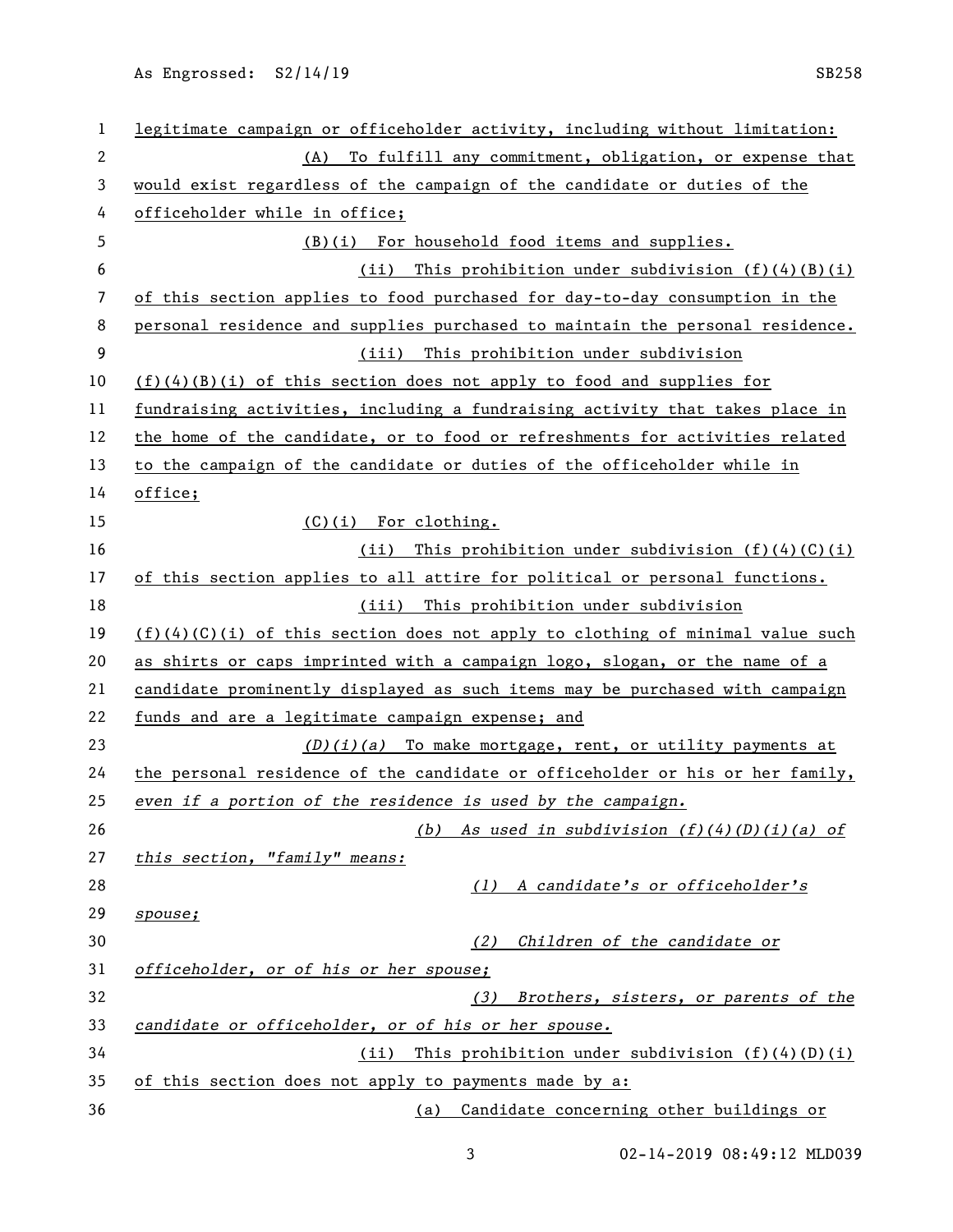As Engrossed: S2/14/19 SB258

| 1  | offices or office space used solely for campaign purposes, such as the        |  |
|----|-------------------------------------------------------------------------------|--|
|    |                                                                               |  |
| 2  | headquarters of the campaign, even if the candidate owns the space used, so   |  |
| 3  | long as the space is not the personal residence of the candidate or his or    |  |
| 4  | her family and the campaign pays a fair market value for use of the space; or |  |
| 5  | (b) Member of the General Assembly concerning                                 |  |
| 6  | an apartment leased solely for use while in the capital so long as the        |  |
| 7  | apartment is not maintained as the primary personal residence of the          |  |
| 8  | officeholder and per diem is used to pay a proportional share of the cost     |  |
| 9  | incurred for rent and utilities in connection with maintaining the apartment. |  |
| 10 | (5) A candidate or officeholder shall not be deemed to have                   |  |
| 11 | taken campaign or carryover funds as personal income under this section if    |  |
| 12 | the candidate or officeholder uses the campaign or carryover funds:           |  |
| 13 | (A) To purchase a cake or other perishable item of food at                    |  |
| 14 | a fund-raising event held by a volunteer agency, as defined under § 16-6-103; |  |
| 15 | To purchase advertising prior to the date the final<br>(B)                    |  |
| 16 | report is due to be filed thanking voters for their support;                  |  |
| 17 | To pay a candidate's own personal expenses for food,<br>(C)                   |  |
| 18 | lodging, or travel to attend a national presidential nominating convention;   |  |
| 19 | (D)(i) To reimburse himself or herself or otherwise pay                       |  |
| 20 | for his or her attendance to in-state or out-of-state conferences or seminars |  |
| 21 | on general political issues.                                                  |  |
| 22 | (ii) During the campaign, funds may be used to                                |  |
| 23 | reimburse campaign staff and spouses provided their attendance at these       |  |
| 24 | conferences relates to the campaign;                                          |  |
| 25 | In any manner permitted at the time by any rule of the<br>(E)                 |  |
| 26 | Arkansas Ethics Commission; and                                               |  |
| 27 | (F) In any way reasonably and legitimately related to                         |  |
| 28 | campaign or officeholder activity.                                            |  |
| 29 | (6) If a candidate loses an election or if an officeholder is no              |  |
| 30 | longer in office, and after disposing of surplus funds, has carryover funds   |  |
| 31 | remaining, personal use of funds remains prohibited by this section for       |  |
| 32 | expenses unless the expenses relate to a future candidacy and comply with     |  |
| 33 | subdivision (f)(5) of this section.                                           |  |
| 34 | Knowingly taking campaign funds as personal income is a:<br>(7)               |  |
| 35 | (A) Class B felony if the value of the benefit is twenty-                     |  |
| 36 | five thousand dollars (\$25,000) or more;                                     |  |

4 02-14-2019 08:49:12 MLD039